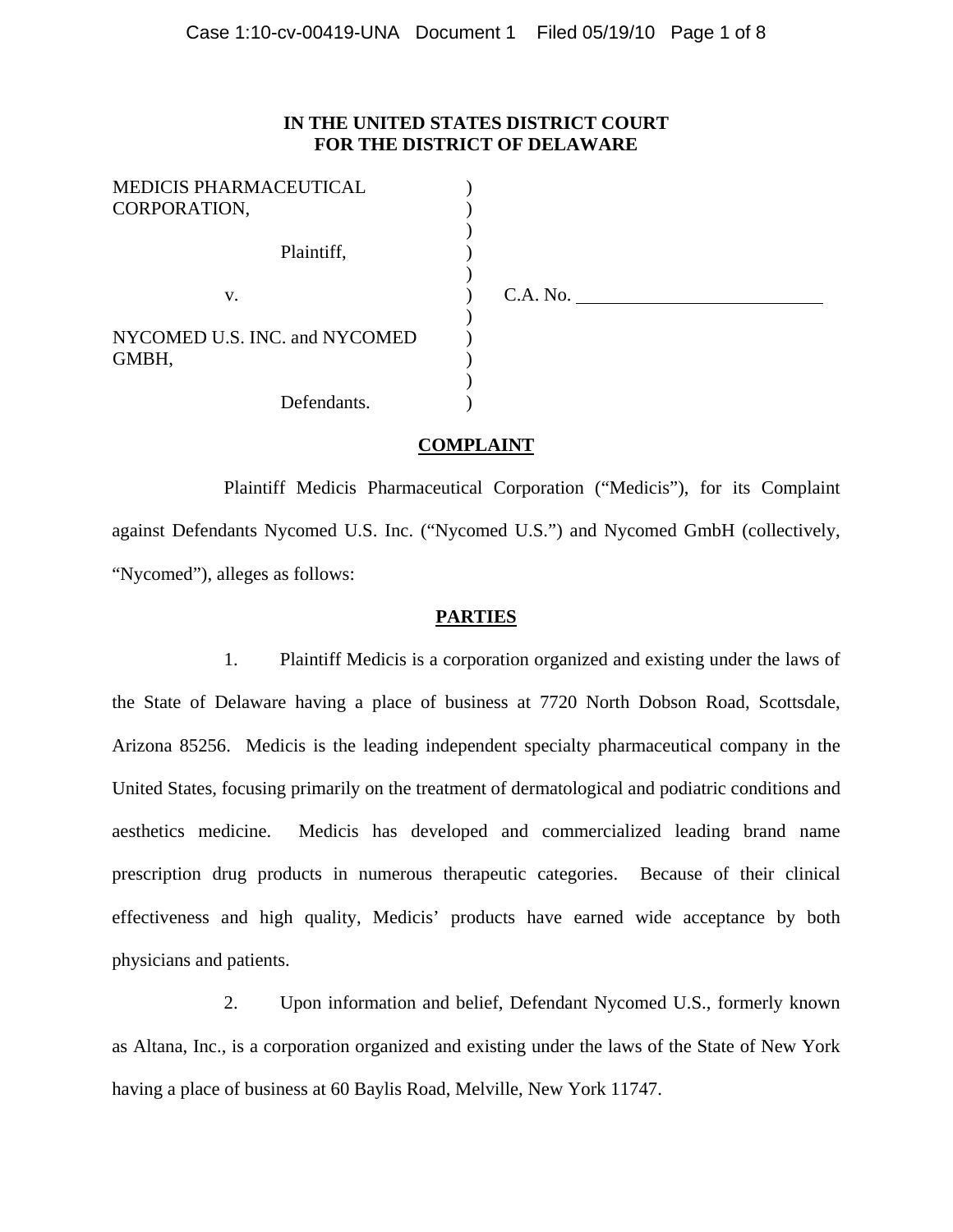# Case 1:10-cv-00419-UNA Document 1 Filed 05/19/10 Page 2 of 8

3. Upon information and belief, Defendant Nycomed GmbH is a corporation organized and existing under the laws of Germany having a place of business at Byk-Gulden-Str. 2, 78467 Konstanz, Germany.

4. Upon information and belief, Nycomed U.S. is a wholly-owned subsidiary of Nycomed GmbH.

5. Upon information and belief, Nycomed GmbH conducts operations through international subsidiaries, including Nycomed U.S.

6. Upon information and belief, Nycomed U.S. acts under the direction, control, and influence of Nycomed GmbH, including with respect to the acts and conduct alleged in this Complaint.

# **JURISDICTION AND VENUE**

7. This is a civil action for patent infringement arising under the patent laws of the United States, 35 U.S.C. §1 *et seq.*, and the Declaratory Judgment Act, 28 U.S.C. §§2201 and 2202.

8. This Court has jurisdiction over this action pursuant to 28 U.S.C. §§1331 and 1338(a).

9. Venue is proper in this judicial district pursuant to 28 U.S.C. §§1391(b) and (c) and 1400(b).

10. This Court has personal jurisdiction over Nycomed U.S. and Nycomed GmbH by virtue of, *inter alia*, their transaction of business and derivation of substantial revenue from services or things used or consumed in this judicial district, their substantial and continuous contacts with this judicial district, and their purposeful availment of the rights and benefits of Delaware law. Upon information and belief, Nycomed U.S. and Nycomed GmbH engage in the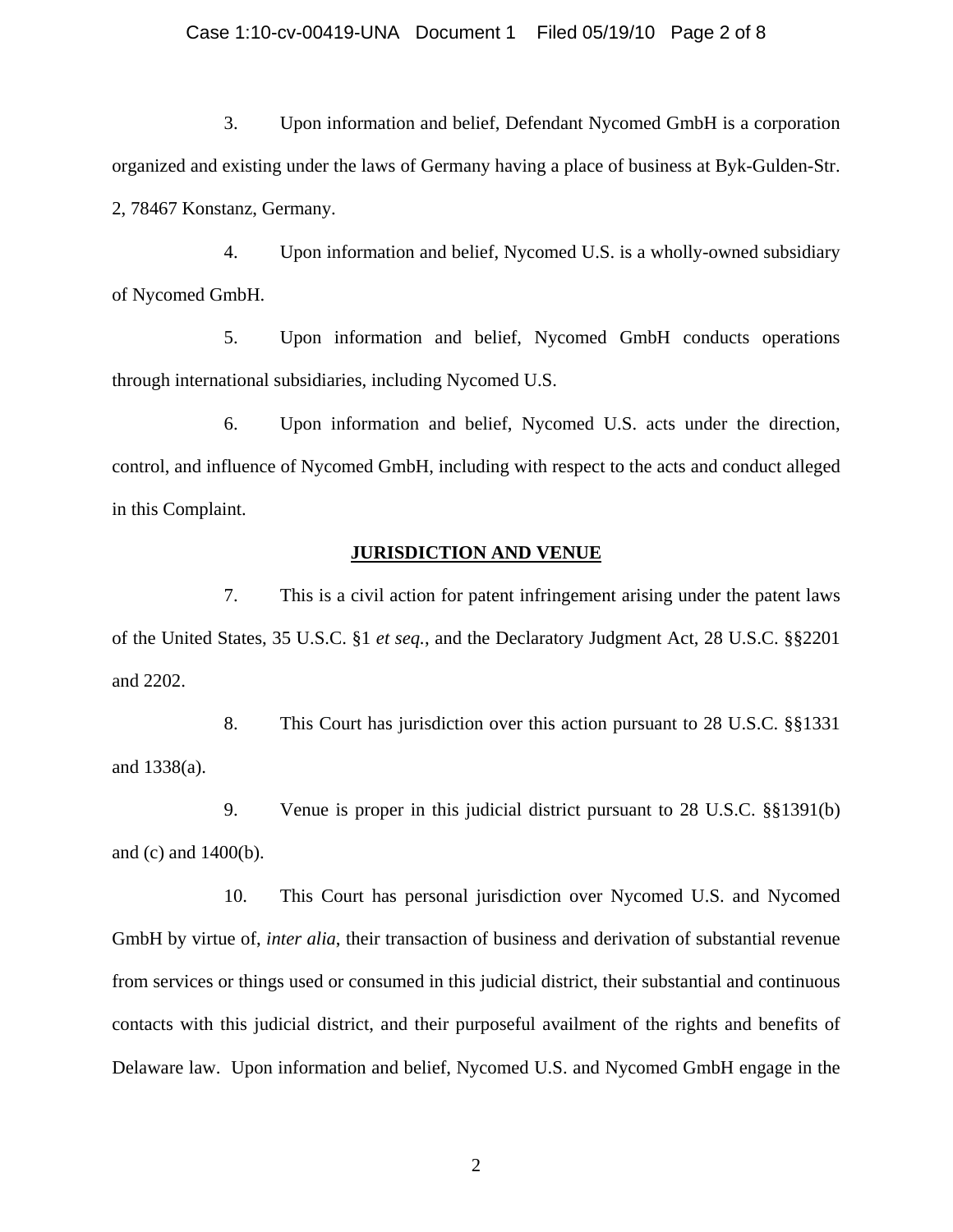# Case 1:10-cv-00419-UNA Document 1 Filed 05/19/10 Page 3 of 8

marketing, sale, and distribution of pharmaceutical products within the United States generally and the State of Delaware specifically.

#### **BACKGROUND**

11. On July 20, 2004, the United States Patent and Trademark Office ("PTO") duly and legally issued United States Patent No. 6,765,001 ("the '001 patent"), entitled "Compositions And Methods For Enhancing Corticosteroid Delivery," to Medicis as the assignee of the inventors named therein. Medicis is the owner of all right, title, and interest in and to the '001 patent, including the right to sue and recover for infringement thereof. A copy of the '001 patent is attached hereto as Exhibit A.

12. On May 22, 2007, the PTO duly and legally issued United States Patent No. 7,220,424 ("the '424 patent"), entitled "Compositions And Methods For Enhancing Corticosteroid Delivery," to Medicis as the assignee of the inventors named therein. Medicis is the owner of all right, title, and interest in and to the '424 patent, including the right to sue and recover for infringement thereof. A copy of the '424 patent is attached hereto as Exhibit B.

13. On May 15, 2007, the PTO duly and legally issued United States Patent No. 7,217,422 ("the '422 patent"), entitled "Compositions And Methods For Enhancing Corticosteroid Delivery," to Medicis as the assignee of the inventors named therein. Medicis is the owner of all right, title, and interest in and to the '422 patent, including the right to sue and recover for infringement thereof. A copy of the '422 patent is attached hereto as Exhibit C.

14. Medicis is the holder of New Drug Application ("NDA") No. 21-758 approved by the United States Food and Drug Administration ("FDA") for Vanos® (fluocinonide) 0.1% cream. The '001 and '424 patents are listed in the entry for Vanos®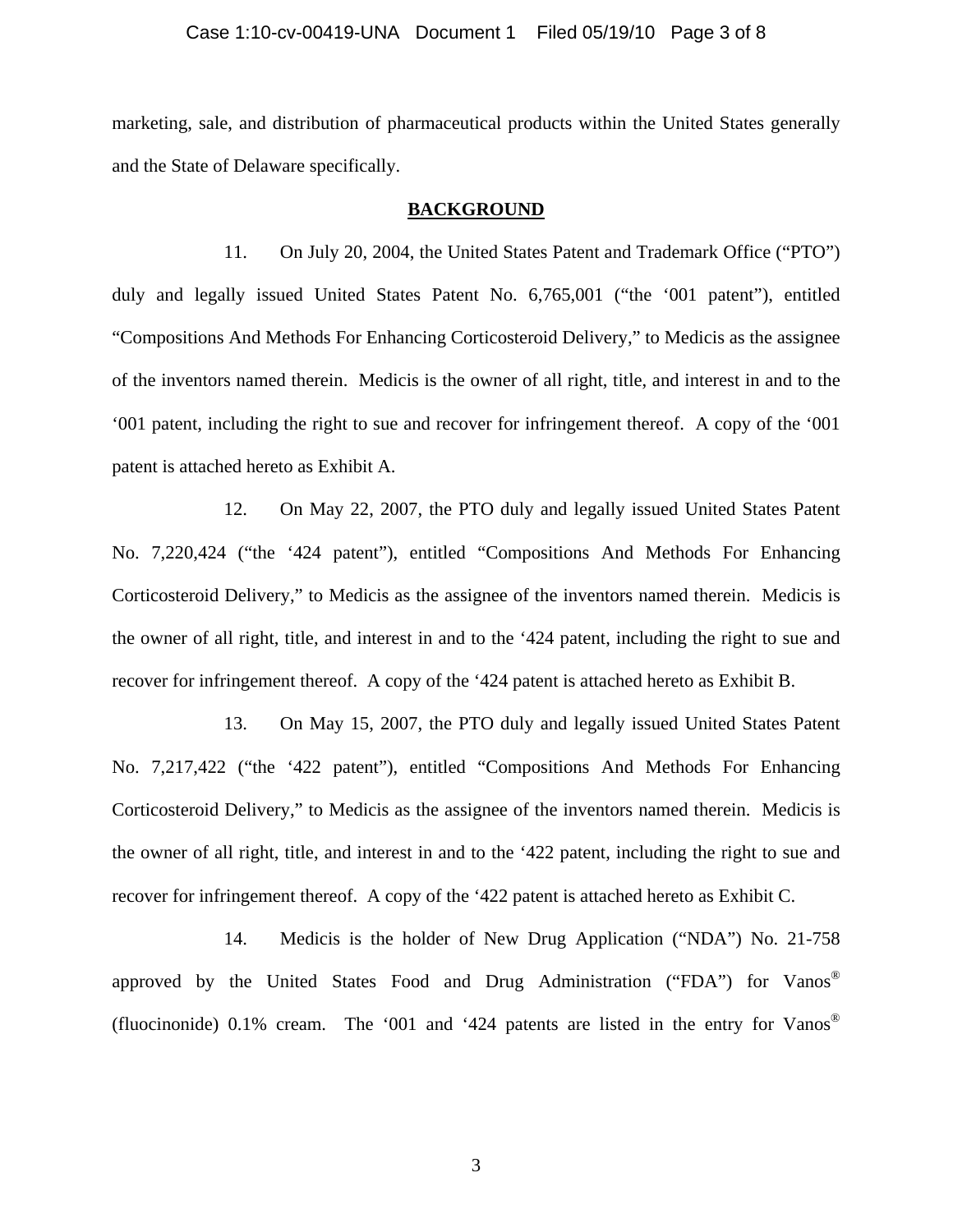# Case 1:10-cv-00419-UNA Document 1 Filed 05/19/10 Page 4 of 8

(fluocinonide) 0.1% cream in the FDA's publication *Approved Drug Products with Therapeutic Equivalence Evaluations* ("the Orange Book").

15. Medicis' Vanos® drug product is extremely successful and widely used in the United States, including this judicial district, and throughout the world to treat psoriasis, atopic dermatitis, and corticosteroid responsive dermatoses.

16. Pursuant to 21 U.S.C. §355(j), Nycomed filed Abbreviated New Drug Application ("ANDA") No. 20-735 seeking FDA approval to engage in the commercial manufacture, use, or sale of fluocinonide cream, 0.1%, before expiration of the '001, '424, and '422 patents. Pursuant to 21 U.S.C. §355(j)(2)(A)(vii)(IV), Nycomed included in ANDA No. 20-735 a certification ("the Paragraph IV Certification") alleging that the '001 and '424 patents will not be infringed by the commercial manufacture, use, or sale of Nycomed's fluocinonide cream, 0.1%.

17. On or about April 7, 2010, Medicis received a letter ("the Notice Letter") from Nycomed notifying Medicis of the filing of ANDA No. 20-735 and purporting to provide information pursuant to 21 U.S.C.  $\S 355(j)(2)(B)$ .

# **COUNT I INFRINGEMENT OF THE '001 PATENT**

18. Medicis incorporates by reference the averments of Paragraphs 1-17 as if fully set forth herein.

19. Pursuant to 35 U.S.C. §271(e)(2)(A), Nycomed's submission of ANDA 20-735 to the FDA seeking approval to engage in the commercial manufacture, use, or sale of Nycomed's fluocinonide cream, 0.1%, was an act of infringement of the '001 patent.

20. Upon information and belief, Nycomed intends to engage in the commercial manufacture, use, sale, or offer for sale within the United States or importation into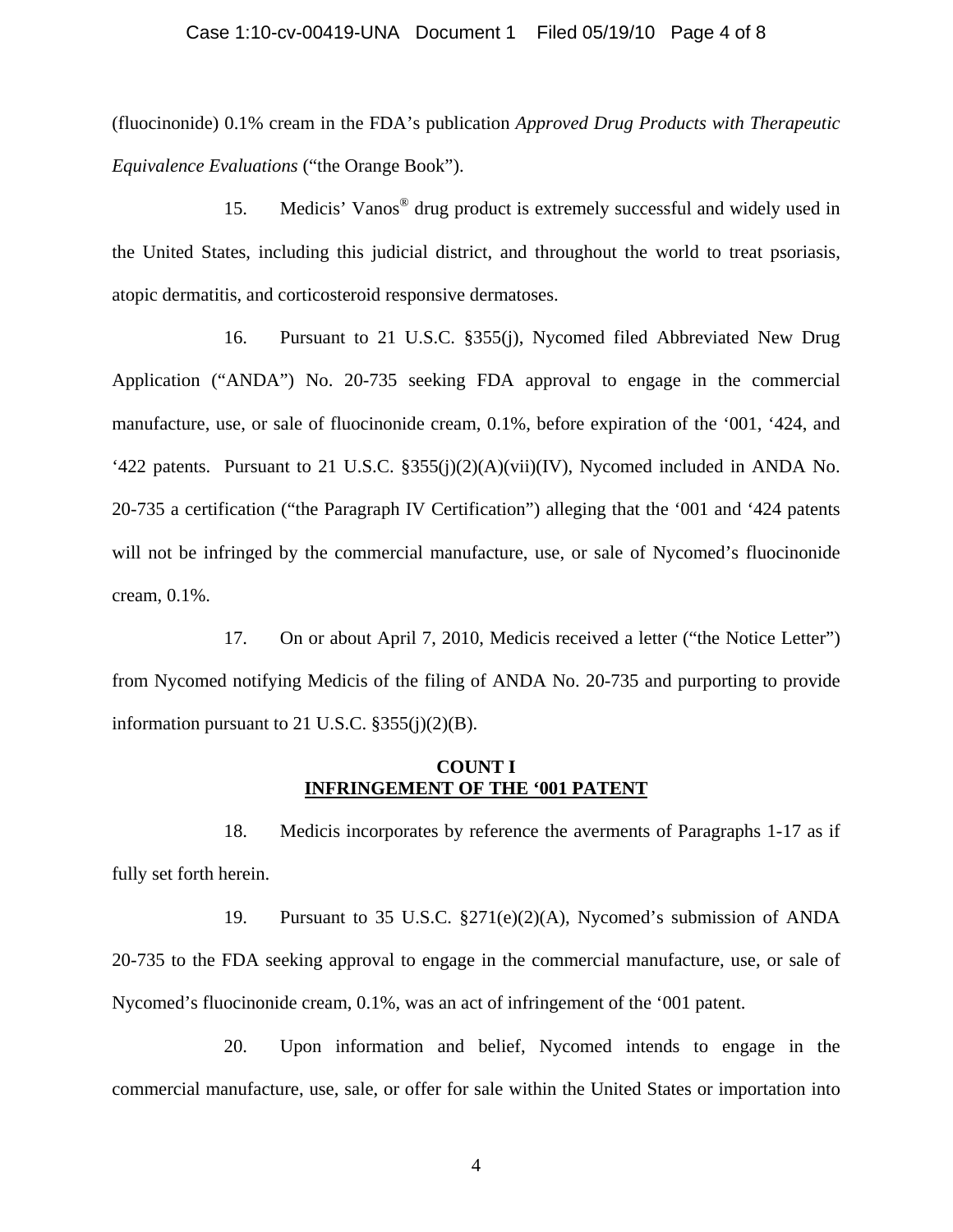# Case 1:10-cv-00419-UNA Document 1 Filed 05/19/10 Page 5 of 8

the United States, of Nycomed's fluocinonide cream, 0.1%, upon receipt of final FDA approval of ANDA No. 20-735.

21. Pursuant to 35 U.S.C. §§271(a), (b), and/or (c), Nycomed's commercial manufacture, use, sale, or offer for sale within the United States or importation into the United States, of Nycomed's fluocinonide cream, 0.1%, will constitute infringement of the '001 patent.

22. Unless Nycomed is enjoined by the Court, Medicis will be substantially and irreparably harmed by Nycomed's infringement of the '001 patent. Medicis has no adequate remedy at law.

23. Nycomed was aware of the '001 patent but nevertheless infringed and is continuing to infringe that patent by seeking FDA approval to engage in the commercial manufacture, use, or sale of Nycomed's fluocinonide cream, 0.1%.

# **COUNT II INFRINGEMENT OF THE '424 PATENT**

24. Medicis incorporates by reference the averments of Paragraphs 1-23 as if fully set forth herein.

25. Pursuant to 35 U.S.C. §271(e)(2)(A), Nycomed's submission of ANDA 20-735 to the FDA seeking approval to engage in the commercial manufacture, use, or sale of Nycomed's fluocinonide cream, 0.1%, was an act of infringement of the '424 patent.

26. Upon information and belief, Nycomed intends to engage in the commercial manufacture, use, sale, or offer for sale within the United States or importation into the United States, of Nycomed's fluocinonide cream, 0.1%, upon receipt of final FDA approval of ANDA No. 20-735.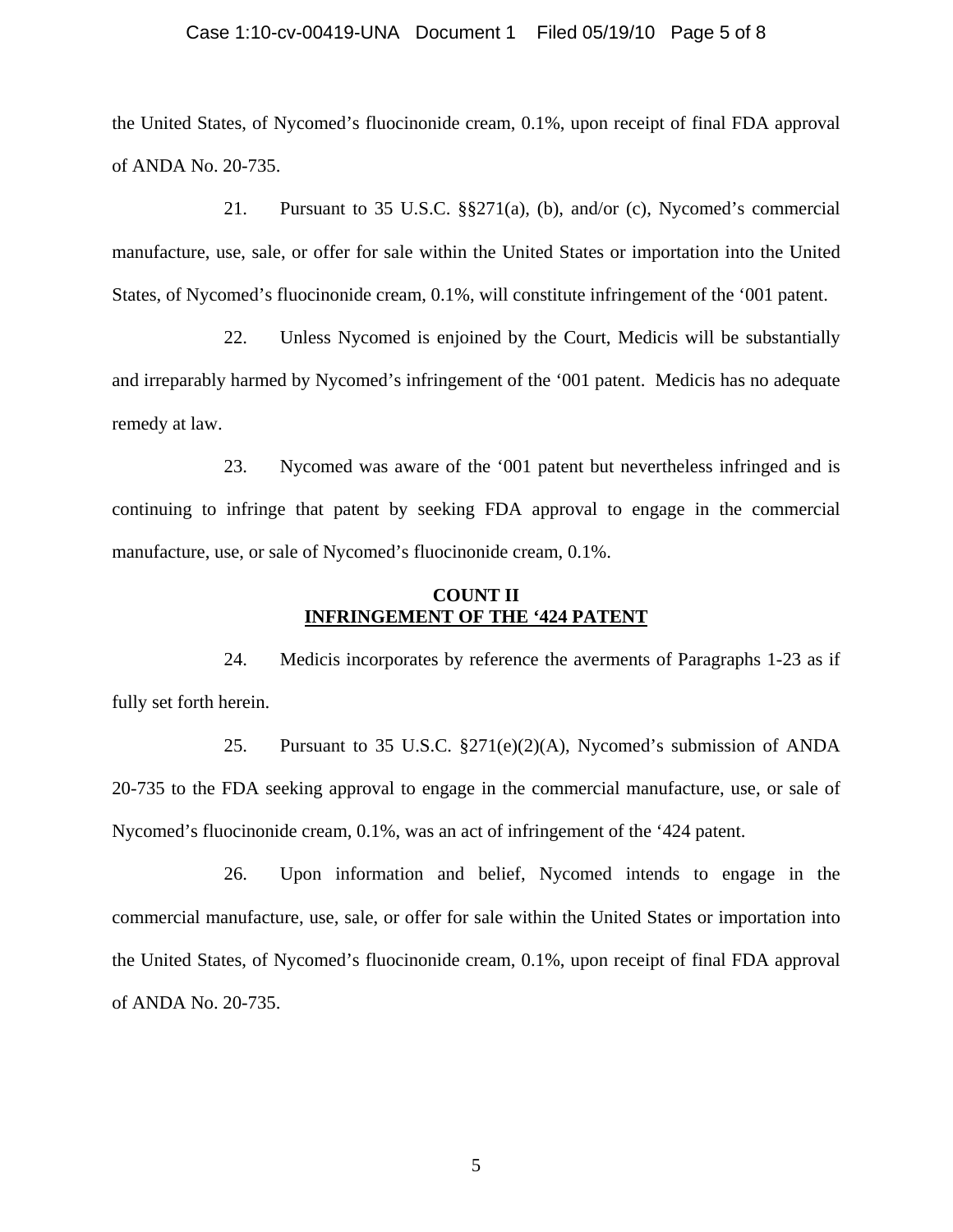# Case 1:10-cv-00419-UNA Document 1 Filed 05/19/10 Page 6 of 8

27. Pursuant to 35 U.S.C. §§271(a), (b), and/or (c), Nycomed's commercial manufacture, use, sale, or offer for sale within the United States or importation into the United States, of Nycomed's fluocinonide cream, 0.1%, will constitute infringement of the '424 patent.

28. Unless Nycomed is enjoined by the Court, Medicis will be substantially and irreparably harmed by Nycomed's infringement of the '424 patent. Medicis has no adequate remedy at law.

29. Nycomed was aware of the '424 patent but nevertheless infringed and is continuing to infringe that patent by seeking FDA approval to engage in the commercial manufacture, use, or sale of Nycomed's fluocinonide cream, 0.1%.

# **COUNT III INFRINGEMENT OF THE '422 PATENT**

30. Medicis incorporates by reference the averments of Paragraphs 1-29 as if fully set forth herein.

31. Pursuant to 35 U.S.C. §271(e)(2)(A), Nycomed's submission of ANDA 20-735 to the FDA seeking approval to engage in the commercial manufacture, use, or sale of Nycomed's fluocinonide cream, 0.1%, was an act of infringement of the '422 patent.

32. Upon information and belief, Nycomed intends to engage in the commercial manufacture, use, sale, or offer for sale within the United States or importation into the United States, of Nycomed's fluocinonide cream, 0.1%, upon receipt of final FDA approval of ANDA No. 20-735.

33. Pursuant to 35 U.S.C. §§271(a), (b), and/or (c), Nycomed's commercial manufacture, use, sale, or offer for sale within the United States or importation into the United States, of Nycomed's fluocinonide cream, 0.1%, will constitute infringement of the '422 patent.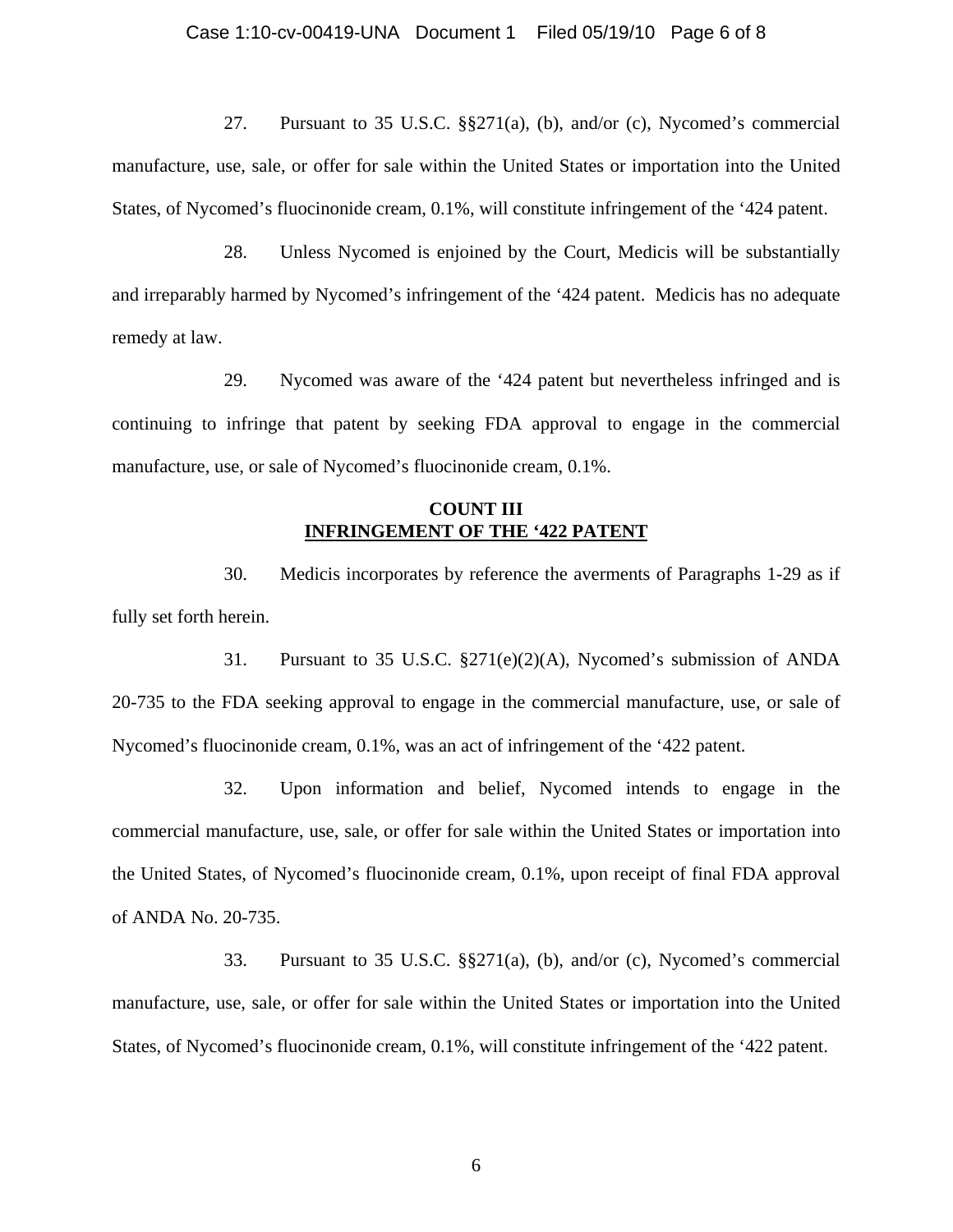# Case 1:10-cv-00419-UNA Document 1 Filed 05/19/10 Page 7 of 8

34. Unless Nycomed is enjoined by the Court, Medicis will be substantially and irreparably harmed by Nycomed's infringement of the '422 patent. Medicis has no adequate remedy at law.

35. Upon information and belief, Nycomed was aware of the '422 patent but nevertheless infringed and is continuing to infringe those patents by seeking FDA approval to engage in the commercial manufacture, use, or sale of Nycomed's fluocinonide cream, 0.1%.

## **PRAYER FOR RELIEF**

WHEREFORE, Medicis respectfully requests that judgment be entered:

A. Declaring that Nycomed has infringed one or more claims of the '001, '424, and '422 patents;

B. Declaring that the commercial manufacture, use, sale, or offer for sale within the United States or importation into the United States, of Nycomed's fluocinonide cream, 0.1%, will infringe one or more claims of the '001, '424, and '422 patents;

C. Ordering that the effective date of any approval of ANDA 20-735 shall not be earlier than the latest expiration date of the '001, '424, and '422 patents, including any extensions;

D. Preliminarily and permanently enjoining Nycomed, its officers, agents, servants, and employees, all other persons acting in privity or concert with them, and their successors and assigns, from engaging in the commercial manufacture, use, sale, or offer for sale within the United States or importation into the United States, of Nycomed's fluocinonide cream,  $0.1\%$ ;

E. In the event that Nycomed engages in the commercial manufacture, use, sale, or offer for sale within the United States or importation into the United States, of